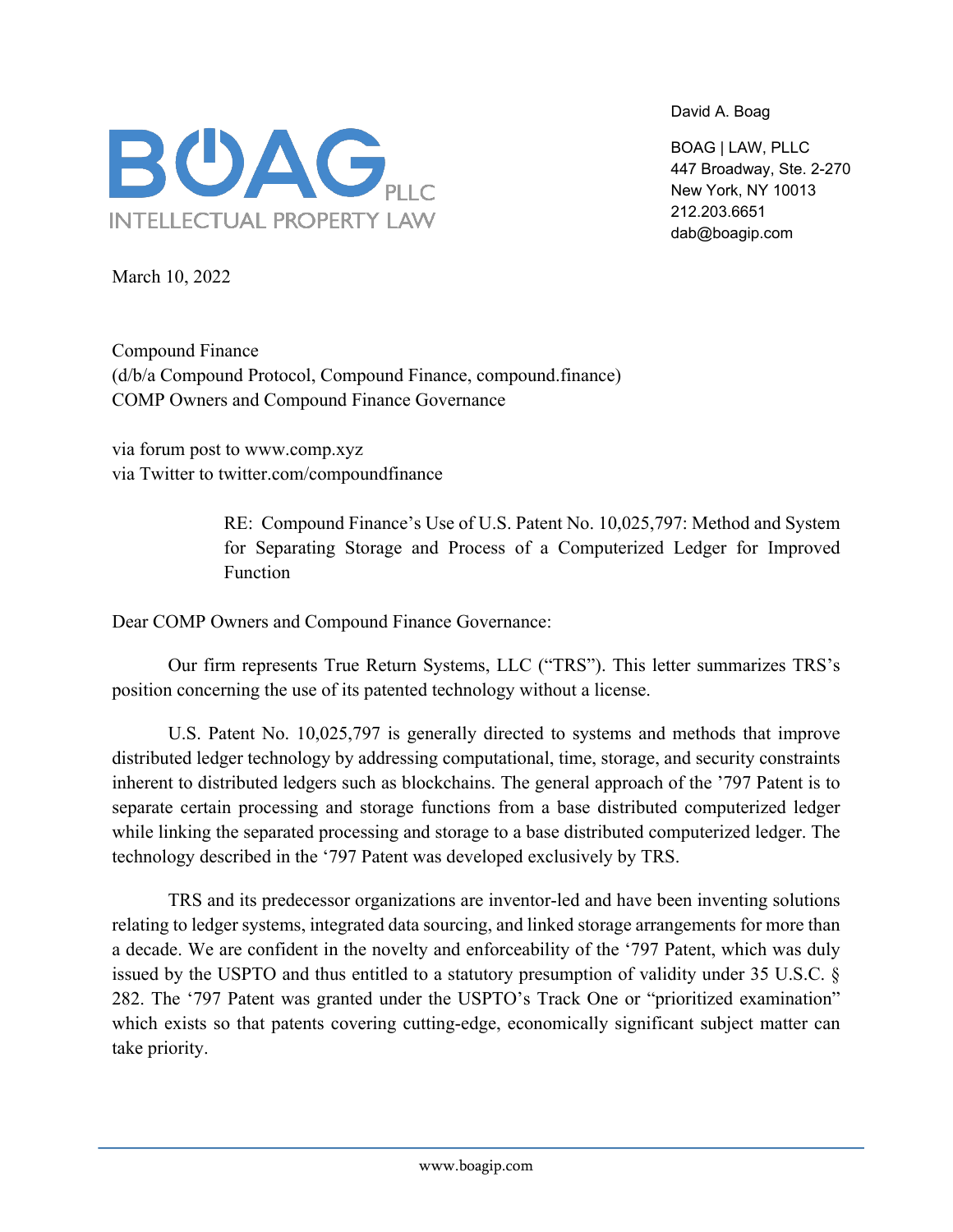Based on publicly-available information, we believe that Compound Finance is using the technology claimed in at least Claims 1 and 7 of the '797 Patent. The '797 Patent and claims charts showing the correspondence between the Compound Finance system and Claims 1 and 7 of the '797 Patent are attached as a link under "preliminary exhibits" and are accessible at [www.truereturnsystems.com/c-docs.](http://www.truereturnsystems.com/c-docs)

In earlier communications, counsel representing Compound Labs, Inc. denied that Compound Labs, Inc. (itself) is infringing the '797 Patent, but they declined to make similar representations for the Compound Finance protocol or the owners of the COMP token.<sup>1</sup>

## DAOs and Membership Liability

To the best of our knowledge, Compound is not legally organized to operate in any state, but rather represents that it is operated by the owners of the COMP token through decentralized governance. The COMP token serves essentially the same purpose as tradable partnership interests or voting tradable shares in an unincorporated entity. According to Compound Finance documentation and press releases from Compound Labs, Inc., COMP owners operate the governance functions, treasury functions, and control the rights over distributions and distribution entitlements for the Compound Finance DAO's business operations.

Counsel for Compound Labs Inc recently authored an article directed at the partnership liability for a DAO, titled entitled "Opinion – How to Do Business as a DAO." In the article counsel argues:

There is a risk the DAO could be considered a general partnership or unincorporated association. This might expose its members to personal liability for any of the DAO's actions and obligations, and discourage businesses, institutional investors, or other vulnerable or regulated entities from participating in DAOs.<sup>2</sup>

Crypto counsel for Andresseen Horowitz's a16 co-authored a whitepaper in which he similarly noted risks to DAOs include:

Significant legal precedent exists for U.S. courts utilizing a functional approach to determining whether a partnership was formed irrespective of disclaimers and specific intent to not form a partnership.

In a practical sense, the operational structure of a DAO provides certain advantages against liability as the smart contracts prevent much of the legal risk of a typical

<sup>1</sup> For the avoidance of doubt, TRS believes that Compound Lab Inc's counsel distinctions between Compound Finance and Compound Labs Inc will have no bearing on TRS's claims or the anticipated outcomes.

<sup>2</sup> *See* "Opinion – How to Do Business as a DAO", Oct. 20, 2021, www.coindesk.com/policy/2021/10/20/how-to-dobusiness-as-a-dao/.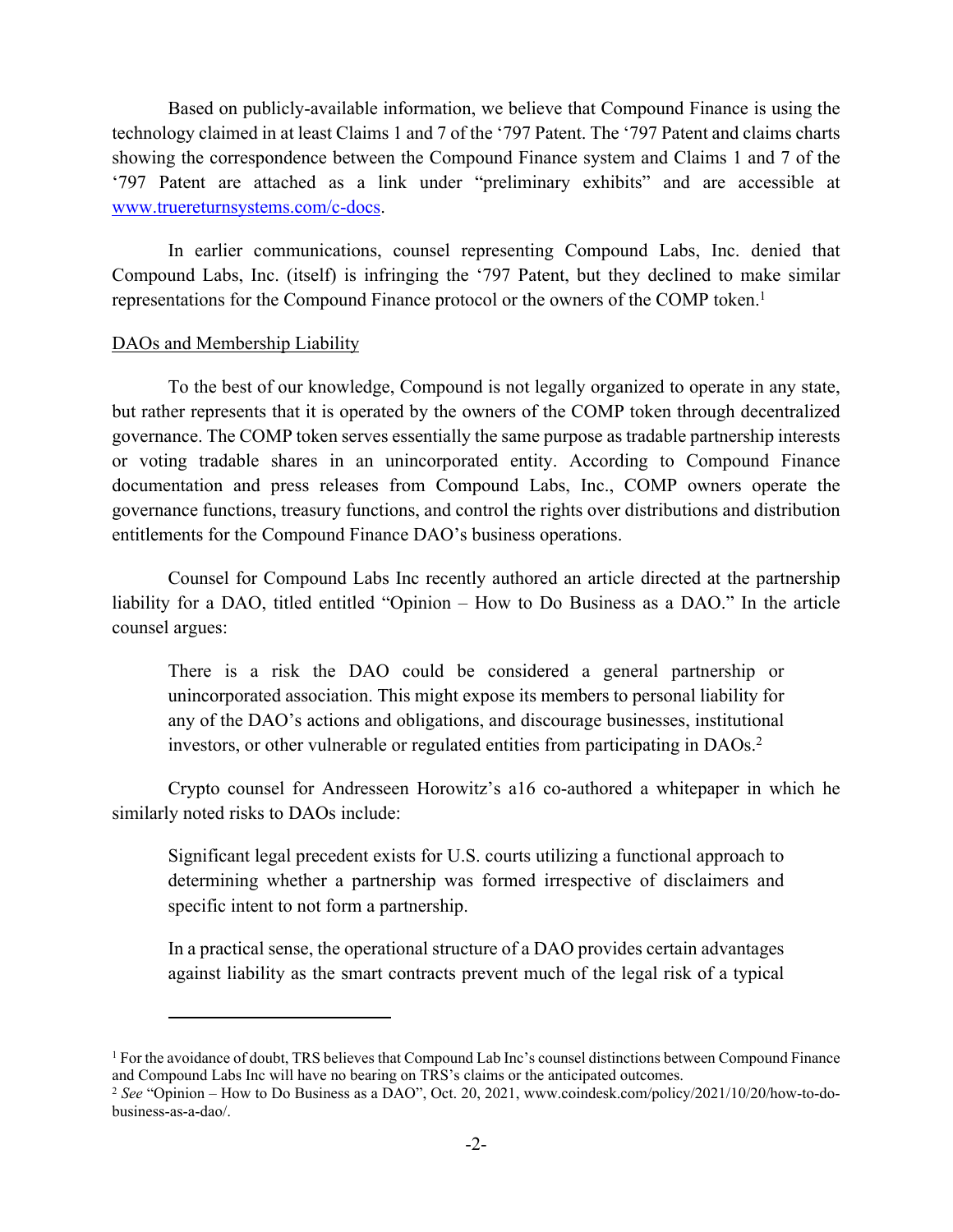organization by providing an unambiguous and efficient method for transactions to be processed…However, if a judgement were to be entered, accessing DAO resources would require a vote of the widely dispersed and pseudonymous members, who could be unwilling to utilize treasury assets to satisfy any judgement, increasing the risk that such liability falls on individual DAO members. 3

To paraphrase, if it looks like a general partnership and acts as a general partnership, courts are likely to treat it as a general partnership.

The author of a 2018 law review article was even more forthright, predicting that courts will ultimately put form over substance and recognize DAOs as general partnerships:

Because decentralized organizations do not have a recognized legal status, the limited liability protection afforded to many other organizations is not available leaving individuals subject to personal liability because of their investments.<sup>4</sup>

While the writings of private practice attorneys and internet commentators do not make law, it appears that the majority of papers and articles are similarly aligned on matters of potential DAO liability.<sup>5</sup> General partnerships have no corporate form and do not provide partners with the liability limitations contained in other common entity structures.

## The Compound Finance DAO, COMP owners, and Compound Labs, Inc.

We expect the owners and operators of the Compound Finance protocol may rely on entanglement of names to misdirect the identity of the DAO's owners and operators where the mix of names may include Compound, Compound Finance, the Compound Protocol, the Compound Finance Protocol, Compound Labs, Inc., and the website compound.finance. We do not expect a

<sup>3</sup> *See* D. Kerr et al., A Legal Framework for Decentralized Autonomous Organizations, pp. 12-13, a16z.com/wpcontent/uploads/2021/10/DAO-LegalFramework-Jennings-Kerr10.19.21-Final.pdf, last accessed Dec. 6, 2021.

<sup>4</sup>  *See* L. Metjahic, Deconstructing the DAO: The Need For Legal Recognition and the Application of Securities Laws to Decentralized Organizations, Cardozo Law Review, v. 39, pp. 1547-48 available at cardozolawreview.com/wpcontent/uploads/2018/07/METJAHIC.39.4.pdf, last accessed Dec. 6, 2021

<sup>5</sup> *See* Skadden, Arps, Slate, Meagher & Flom LLP, "The Distributed Ledger: Blockchain, Digital Assets and Smart Contracts", August 2021 (In the absence of legal entity status and direction from courts or legislators, concern has surfaced among users that DAOs are general partnerships, and therefore each of a DAO's members would be personally liable for the actions (including fraud or material misrepresentations) of the partnership and of the other general partners."); Orrick Herrington & Sutcliffe LLP, "Get to Know This Acronym for a Crypto Regulatory Alternative: DAOs", Sept. 24, 2021 (describing a Wyoming bill as "designed with several benefits in mind, including protecting DAO participants from theories of liability based on general partnerships and giving a corporate form for recently passed legislation that allows DAOs to register as LLCs; Gibson Dunn & Crutcher LLP, Financier Worldwide, "Legal implications of expanded use of blockchain technology", Judith Alison Lee, Jeff Steiner and Dustin McKenzie, November 2016 ("Decentralised organisations raise liability issues as ultimate responsibility may be difficult to define. Because the organisation's 'management' is conducted automatically, legal systems would have to decide who is responsible if laws are broken. Similarly, the legal status of such organisations will be in question.").